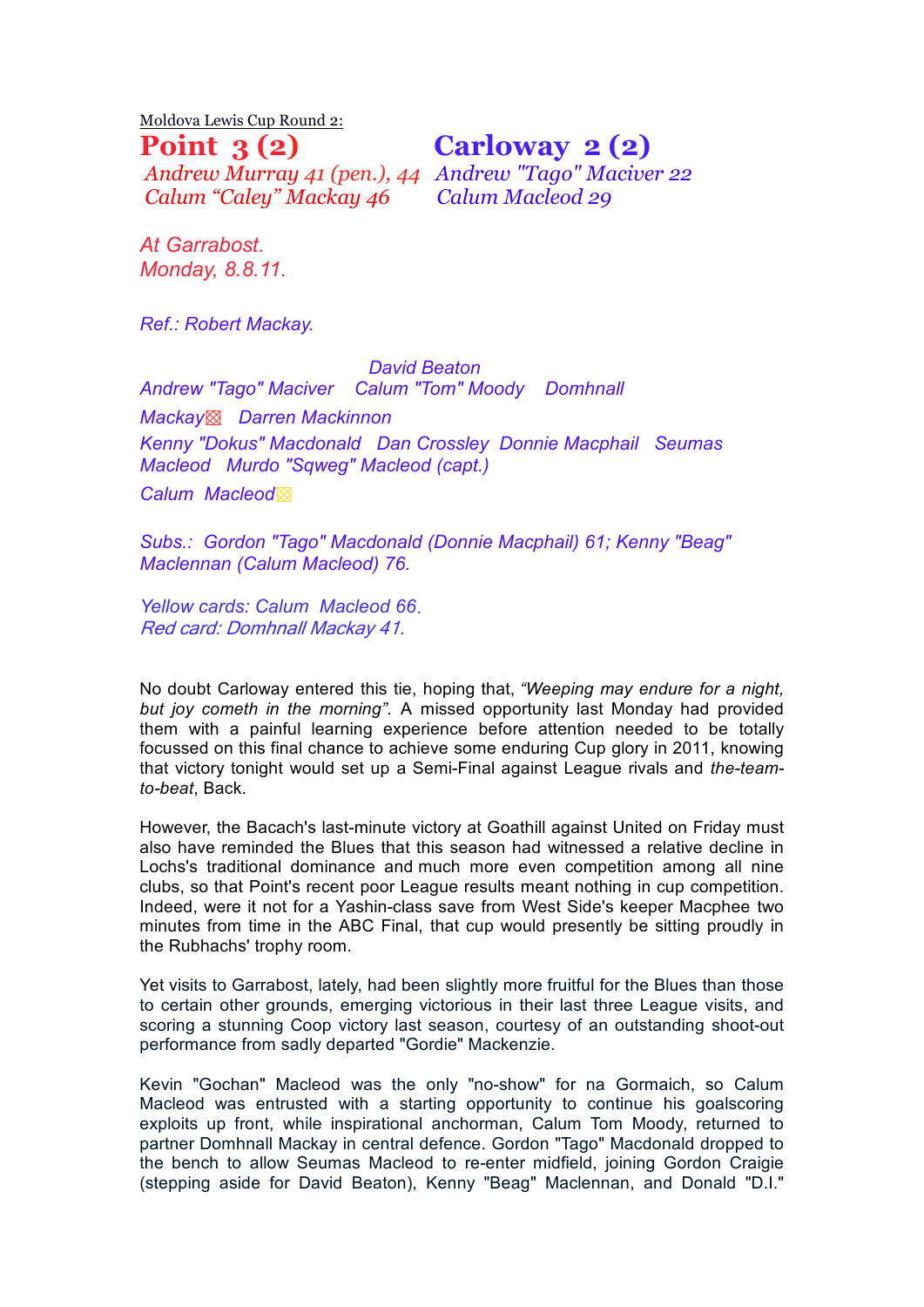## Maclennan.

A howling rain-spattered sou'-westerly provided each side with an initial challenge: master the elements first; worry about the opposition later, as a wind-reinforced Carloway swept forward in numbers from the start. However, sending the ball forward at the right height and pace to skid off a greasy surface presented an immediate problem. On 3 minutes "Dokus" did catch a ball spinning away ten metres from the right bye-line and crossed square to a running Seumas Macleod on the edge of the far 6-metre box, but his reverse pass was stabbed against the shins of a surprised Daniel Maclennan by Macphail, 12 metres out.

Untidy play developed in midfield as both sides struggled against the elements and each other to establish a shape and rhythm on the ground. Then, on 13 minutes, a repeat performance right by "Dokus", sending the ball high into the area, where, first, Seumas Macleod was blocked, then Macphail, before the latter hooked the ball over Maclennan's right-hand bar. On 19 minutes Mackinnon came charging through on the left and from midway within the Rubhachs' half picked out "Pongo" with a rising ball forward, who in turn nodded inwards for Crossley to lob over from 16 metres.

Three minutes later came the threatened breakthrough as the Blues' slightly increasing pressure paid off. Another characteristic charge by "Pongo", down the right into the Point half, saw him turning into the centre before slipping the ball right, then continuing his run into the box. The chip came long for Seumas Macleod wide left, 10 metres out but his attempt at control rebounded square, hit a defender, came back to him, and he reacted swiftly to lift the ball inwards to the newly-arriving "Pongo" to side-foot home, shoulder-high to the goalkeeper's left from 10 metres.

At this Point were struggling as na Gormaich's back-line pushed high to the halfway line and Murray, Mackay, and Maciver were unsupplied. "Pongo" and Mackinnon were pushing deep on either wing, "Dokus" lying wide, and Crossley and Seumas Macleod repeatedly surging in support of the elusive "Caley". On 27 minutes Point had their first half-chance, when a break on the left led to a low diagonal into the centre. This led to a scramble in which two shots were blocked, before Carloway once more surged down the park, as "Dokus" was again picked out on the right. His searching cross set up Macphail to feed Crossley in the centre, 14 metres out, but his header cleared the bar. A minute later Mackinnon burst down the left and sent a beautifully angled ball inward between back and stopper for "Caley" to run across the line left and behind, draw the keeper, and slip it under his left-hand side from 12 metres and just inside the far post.

Immediately Point responded: on 32 minutes " Caley" Mackay, supplied from the left, gave Beaton his first real piece of action when he denied the striker brilliantly from 18 metres, low to his right; a minute later a Point move ended with Mackay in front of goal,16 metres out, but he clipped his shot just outside Beaton's left-hand post.

On 35 minutes Calum Macleod, looking suspiciously offside on the right, just inside the opposition half, was allowed to run on but from 20 metres lifted the ball over the advancing keeper, and the bar. The Rubhachs were now gradually making an impression: on 37 minutes Anthony Maciver ghosted in behind tthe Carloway backline, just inside the Blues' half, ran in on goal, but Beaton blocked his stab at goal magnificently with his left leg, just inside the Carloway box.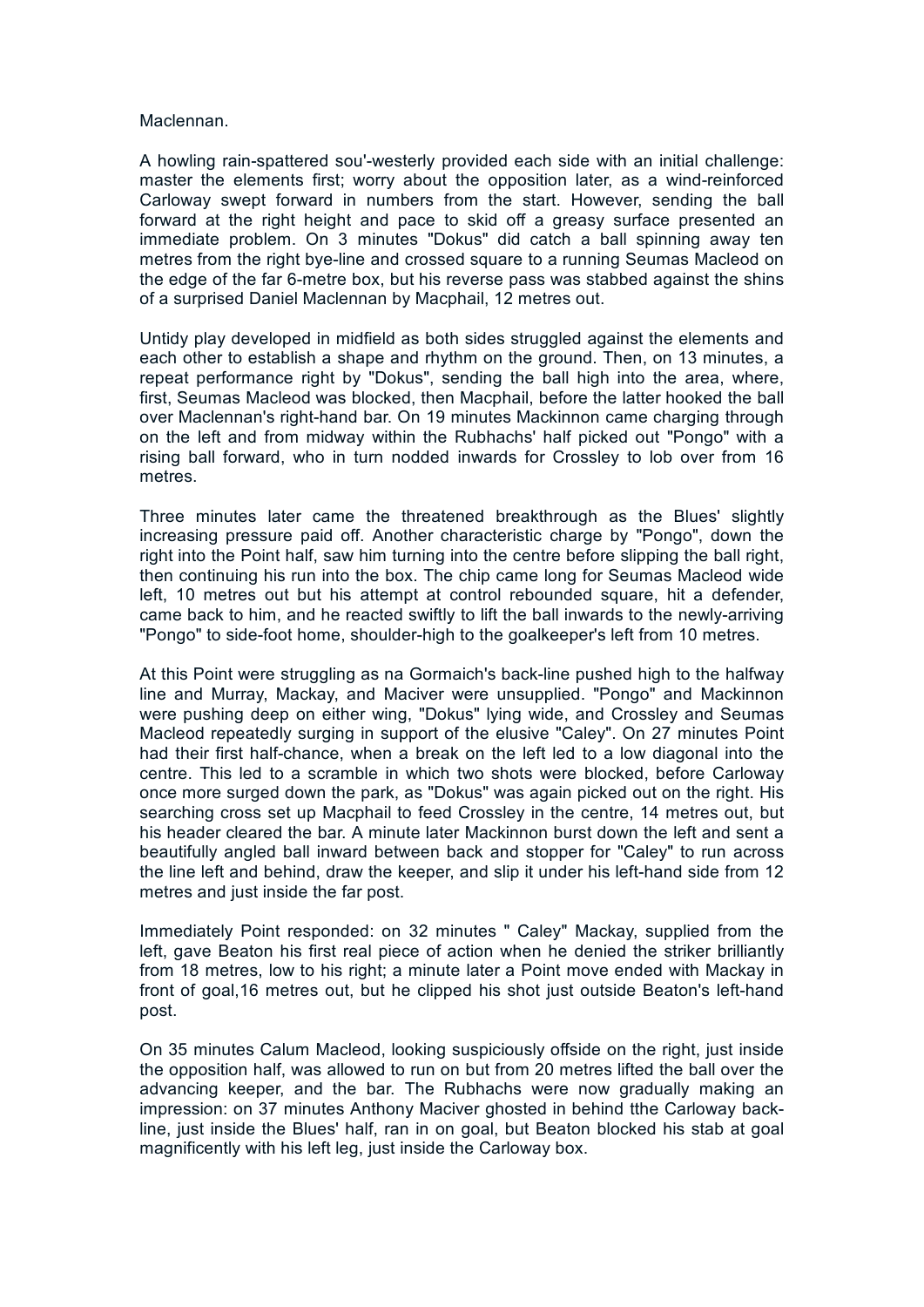Four minutes later we were treated to a reprise of this action, allbeit with a different ending. Moody and Calum Mackay tussled for the ball and missed, deceiving Domhnall Mackay, and once more Maciver raced in on goal from 10-15 metres into the Blues' half, in the centre. He moved into the box, put the ball to the left of the diving Beaton, whose attempted block clicked his heel slightly but didn't bring him down, before Mackay, following up, crashed into the prone Beaton, somersaulted over him, and as he came down, his outstretched hand touched Mackay's leg or heel. Calum Mackay didn't do a Klinsmann but kept racing after the ball to the left, to catch it before it went out. No one appeared to claim a penalty. Was it a bye-kick or a corner kick? Then the referee lined up all the players on the edge of the box; was it a Point free-kick on the edge of the box?

Then the ball was placed on the penalty spot, and the book appeared. At first it seemed David Beaton was in trouble. Then Domhnall Mackay was called over and sent him off. Hmmm ..... . No comment. David Beaton chose left; Andrew Murray fired straight. Na Gormaich had still not come to terms with the absence of their twin central lynch-pin, rearranging positionally, when Point, sensing indecision in the opposition ranks, attacked again; the move ended with the ball being cleverly switched left for an unmarked Murray to sweep in and slip the ball past the advancing keeper's right from 12 metres.

In the space of four minutes, na Gormaich seemed to have moved from a comfortable cruise control to a desperate fight for qualification. And it was about to get worse. Seumas Macleod had dropped back from left midfield to right stopper, while "Dokus" started in a less forward role on the right, with the central midfield, especially Dan Crossley and Donnie Macphail, now more holding than forcing, but there was no time to assess how these changes might have affected Carloway's game, as Point immediately broke wide and fast on the left, and a screaming headhigh cross from the left bye-line from Maciver was met perfectly by the head of Mackay running towards him across goal, 12 metres out, to send a beautiful pinpoint bullet just inside Beaton's left-hand post. An absolute peach, à la Norrie Davidson!

Approach and control seemed to have switched shirts at half-time, with Point now forcing, and Carloway unable to establish any presence or form to their play. On 56 minutes Maciver was sent clear on the left, then came into the box diagonally, but Beaton rescued the Blues by blocking his low shot superbly from 16 metres for a corner. Two minutes later Mackay shot past Carloway's right-hand post from the edge of the box, before a combination of desperate recovery tackling from Macleod and Moody and good luck managed to crowd out the slippery Murray in front of goal on the penalty spot.

The arrival of "Tago" on the hour in an attempt to kickstart a stuttering machine did lead to na Gormaich's first real attempt on goal of the second half on 63 minutes, when a Crossley shot from the edge of the box was safely held by Maclennan. Gradually signs of life appeared, as, increasingly, Point seemed to be settling for what they had. Gillies, Mackenzie, and the backs were staying spread at the back, covered by a rapidly retreating midfield, and using the long ball in front of the rapidly manoeuvring Murray and Mackay, while Maciver stayed wide on the left to receive. A dangerous approach, which allowed the odd chances suddenly to come the Blues' way, but not frequently.

On 72 minutes, the first "Pongo" surge of the half saw a reverse wall-pass free him on the right to advance into the Point area but his low cross across the box saw